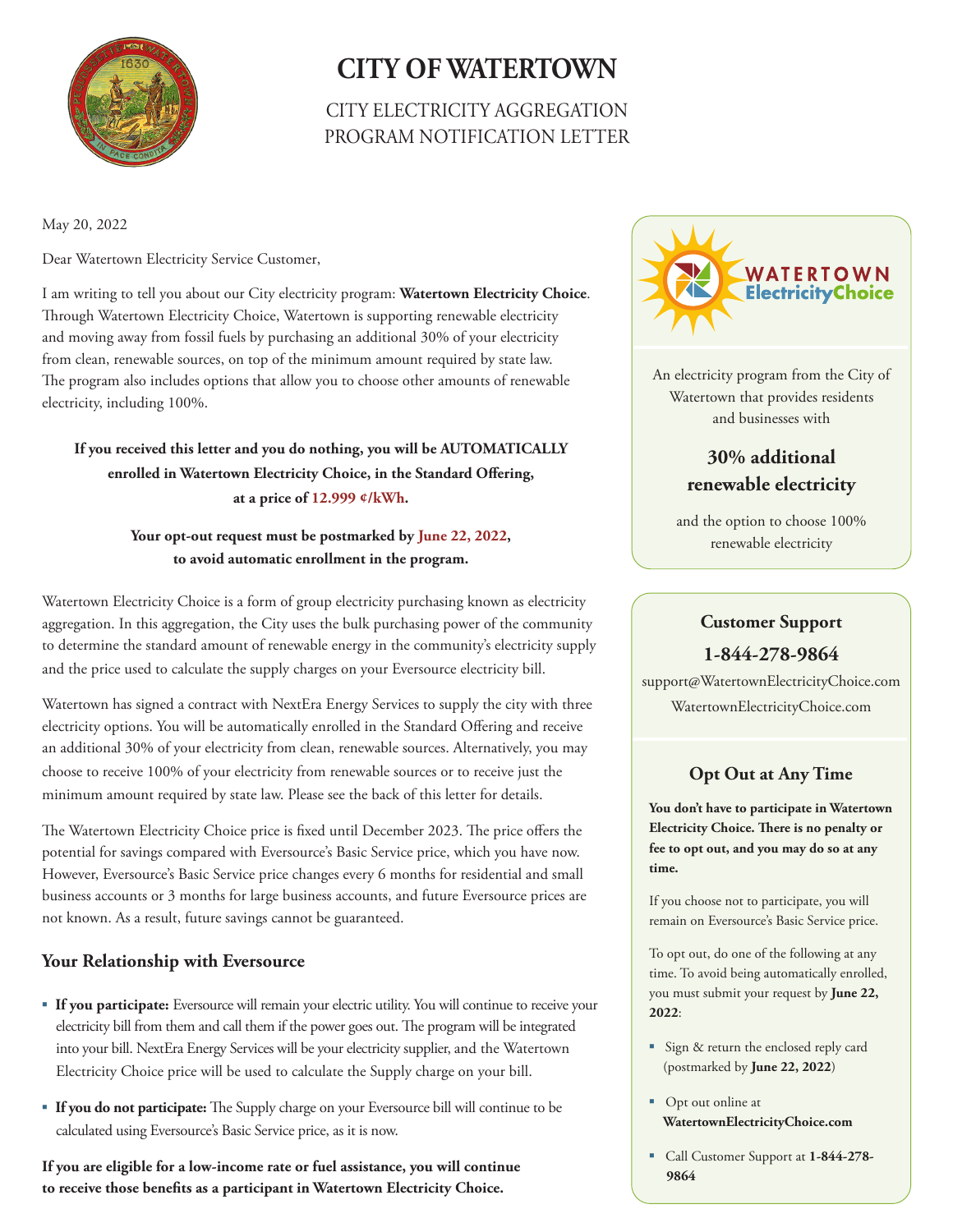### **Program Options & Pricing**

- If you do nothing, you will be enrolled in Standard.
- If you wish to choose 100% Green or Basic, visit **WatertownElectricityChoice.com** or call customer support at 1-844-278-9864.
- If you opt out, you will remain on Eversource's Basic Service price, which changes regularly.

|                                | WATERTOWN<br>ElectricityChoice                                                                                                                                                                                                                                              |                                                                                         |                                                                                                                                                                                     | <b>Eversource's current</b><br>6-month price V                                                                                                                |
|--------------------------------|-----------------------------------------------------------------------------------------------------------------------------------------------------------------------------------------------------------------------------------------------------------------------------|-----------------------------------------------------------------------------------------|-------------------------------------------------------------------------------------------------------------------------------------------------------------------------------------|---------------------------------------------------------------------------------------------------------------------------------------------------------------|
|                                | <b>Standard</b><br>(Default)                                                                                                                                                                                                                                                | $100\%$ Green<br>(Option)                                                               | <b>Basic</b><br>(Option)                                                                                                                                                            | Eversource's<br><b>Basic Service*</b>                                                                                                                         |
| Renewable<br>Energy<br>Content | 30% from renewable<br>sources added voluntarily<br>by Watertown from both<br>within and outside of New<br>England in addition to<br>the 20% from "premium"<br>renewable sources in New<br>England (MA Class I<br>REC <sub>s</sub> ) included to meet<br>state requirements. | 100% from "premium"<br>renewable energy sources<br>in New England (MA<br>Class I RECs). | Meets Massachusetts<br>mimimum renewable<br>energy requirements.<br>Includes 20% from<br>"premium" renewable<br>energy sources in New<br>England (MA Class I<br>REC <sub>s</sub> ). | Meets Massachusetts mimimum<br>renewable energy requirements.<br>Includes 20% from "premium"<br>renewable energy sources in New<br>England (MA Class I RECs). |
| Residential                    | 12.999 $\ell$ /kWh**                                                                                                                                                                                                                                                        | 15.638 $\ell$ /kWh**                                                                    | 12.723 $\ell$ /kWh**                                                                                                                                                                | 15.764 ¢/kWh                                                                                                                                                  |
| <b>Small Business</b>          | 12.999 ¢/kWh**                                                                                                                                                                                                                                                              | 15.638 ¢/kWh**                                                                          | 12.723 ¢/kWh**                                                                                                                                                                      | 14.761 ¢/kWh                                                                                                                                                  |
| Large Business                 | 12.999 ¢/kWh**                                                                                                                                                                                                                                                              | 15.638 ¢/kWh**                                                                          | 12.723 ¢/kWh**                                                                                                                                                                      | 10.865 ¢/kWh                                                                                                                                                  |
| Price Period                   | Enrollment - December<br>2023 meter read                                                                                                                                                                                                                                    | Enrollment - December<br>2023 meter read                                                | Enrollment - December<br>2023 meter read                                                                                                                                            | January 1 - June 30, 2022, for<br>residential and small business accounts.<br>April 1 – June 30, 2022, for large<br>business accounts***                      |

Exit terms for Eversource's Basic Service: Leave any time. No exit charge. However, large C&I (rates G-3, T-2, and WR) and street lighting customers on the fixed-priced Basic Service option may receive a billing adjustment, which may be either a credit or a charge.

\*\* Watertown Electricity Choice program prices include a \$0.001/kWh administration fee. Program prices could increase as a result of a change in law that results in a direct, material increase in costs during the term of the electric supply agreement.

\*\*\* Eversource's fixed Basic Service prices change every 6 months for residential and small business accounts and every 3 months for large business accounts. They will next change on July 1, 2022, for residential, small business, and large business accounts.

## **Frequently Asked Questions**

I have received this letter, and also I have signed a contract with an electricity supplier very recently. What should I do? You may have signed your contract after this mailing list was created. If that is the case, you must opt out if you wish to retain your current contract. If you do not opt out, your account will be enrolled in Watertown Electricity Choice, and that may trigger early termination fees from your existing electricity supplier.

I have a tax-exempt account. How can I retain my account's tax-exempt status? Taxes will be billed as part of the Watertown Electricity Choice power supply charge. Customers are responsible for identifying and requesting an exemption from the collection of any tax by providing appropriate tax exemption documentation to NextEra Energy Services. Visit **WatertownElectricityChoice.com** for information on where to submit your documentation.

For more information, please visit the program website at **WatertownElectricityChoice.com**. If you have any additional questions, please do not hesitate to contact customer support at **support@WatertownElectricityChoice.com** or **1-844-278-9864**. Our City consultants will be happy to help you.

Michael Driscoll City Manager